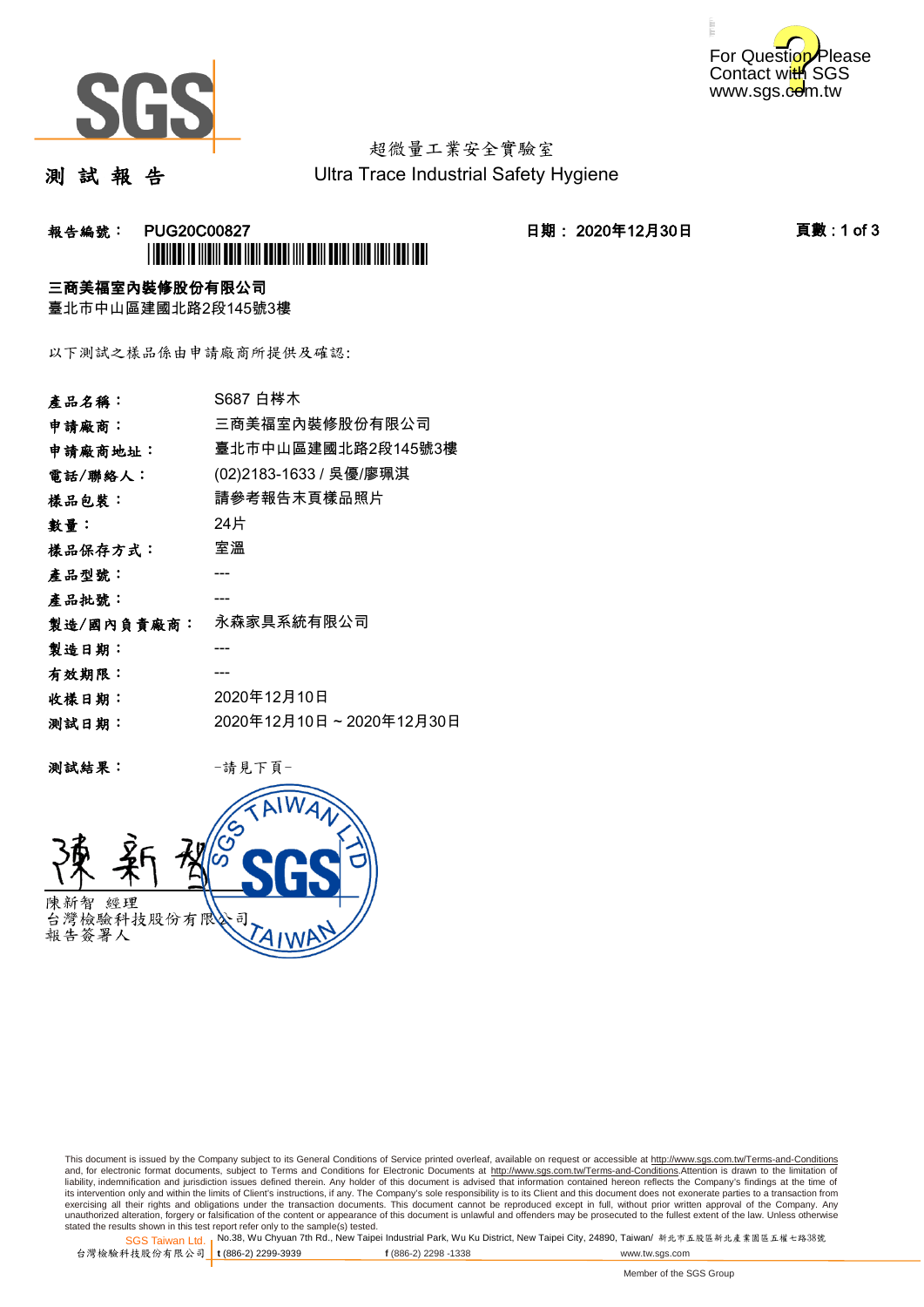

# 超微量工業安全實驗室

測 試 報 告

Ultra Trace Industrial Safety Hygiene

### **報告編號: PUG20C00827 日期: 2020年12月30日 頁數:2 of 3** \*PUG20C00827\*

#### 三商美福室內裝修股份有限公司

臺北市中山區建國北路2段145號3樓

測試結果:

| 测試項目      | CAS NO.       | 測試方法                                                                  | 測試<br>結果 | 定量/偵測<br>極限 | 單位   |
|-----------|---------------|-----------------------------------------------------------------------|----------|-------------|------|
| 甲醛釋出量     |               | ---                                                                   |          | ---         |      |
| 甲醛釋出量-平均值 | $50-00-0$     | 本測試參考國家標準106.11.29公布建議檢驗<br>方法-CNS2215粒片板中甲醛釋出量,以分光<br>光度計(UV/VIS)檢測。 | 0.101    | 0.0290      | mg/L |
| 甲醛釋出量-最大值 | $50 - 00 - 0$ |                                                                       | 0.101    | 0.0290      | mg/L |

備註:

1.測試報告僅就委託者之委託事項提供測試結果,不對產品合法性做判斷。

2.本測試報告之所有檢驗內容,均依委託事項執行檢驗,如有不實,願意承擔完全責任。

3. 本報告不得分離,分離使用無效。

4.若該測試項目屬於定量分析則以「定量極限」表示;若該測試項目屬於定性分析則以「偵測極限」表示。

5.低於定量極限/偵測極限之測定值以「N.D.」或「 陰性」表示。微生物測試低於定量極限以「<定量極限值」表示。

6.甲醛釋出量:

|              | 醛釋出量平均值丨 | 甲醛釋出量最大值 |  |  |
|--------------|----------|----------|--|--|
|              | $0.3$ 以下 | $0.4$ 以下 |  |  |
| Γ٥           | $0.5$ 以下 | $0.7$ 以下 |  |  |
| $\mathbf{r}$ | $1.5$ 以下 | $2.1$ 以下 |  |  |

- END -

This document is issued by the Company subject to its General Conditions of Service printed overleaf, available on request or accessible at http://www.sgs.com.tw/Terms-and-Conditions and, for electronic format documents, subject to Terms and Conditions for Electronic Documents at http://www.sgs.com.tw/Terms-and-Conditions.Attention is drawn to the limitation of liability, indemnification and jurisdiction issues defined therein. Any holder of this document is advised that information contained hereon reflects the Company's findings at the time of<br>its intervention only and within t exercising all their rights and obligations under the transaction documents. This document cannot be reproduced except in full, without prior written approval of the Company. Any<br>unauthorized alteration, forgery or falsifi

SGS Taiwan Ltd. 1 stated the results shown in this test report refer only to the sample(s) tested.<br>Stated the results shown in this test report refer only to the sample(s) tested.

台灣檢驗科技股份有限公司

**t** (886-2) 2299-3939 **f** (886-2) 2298 -1338 www.tw.sgs.com